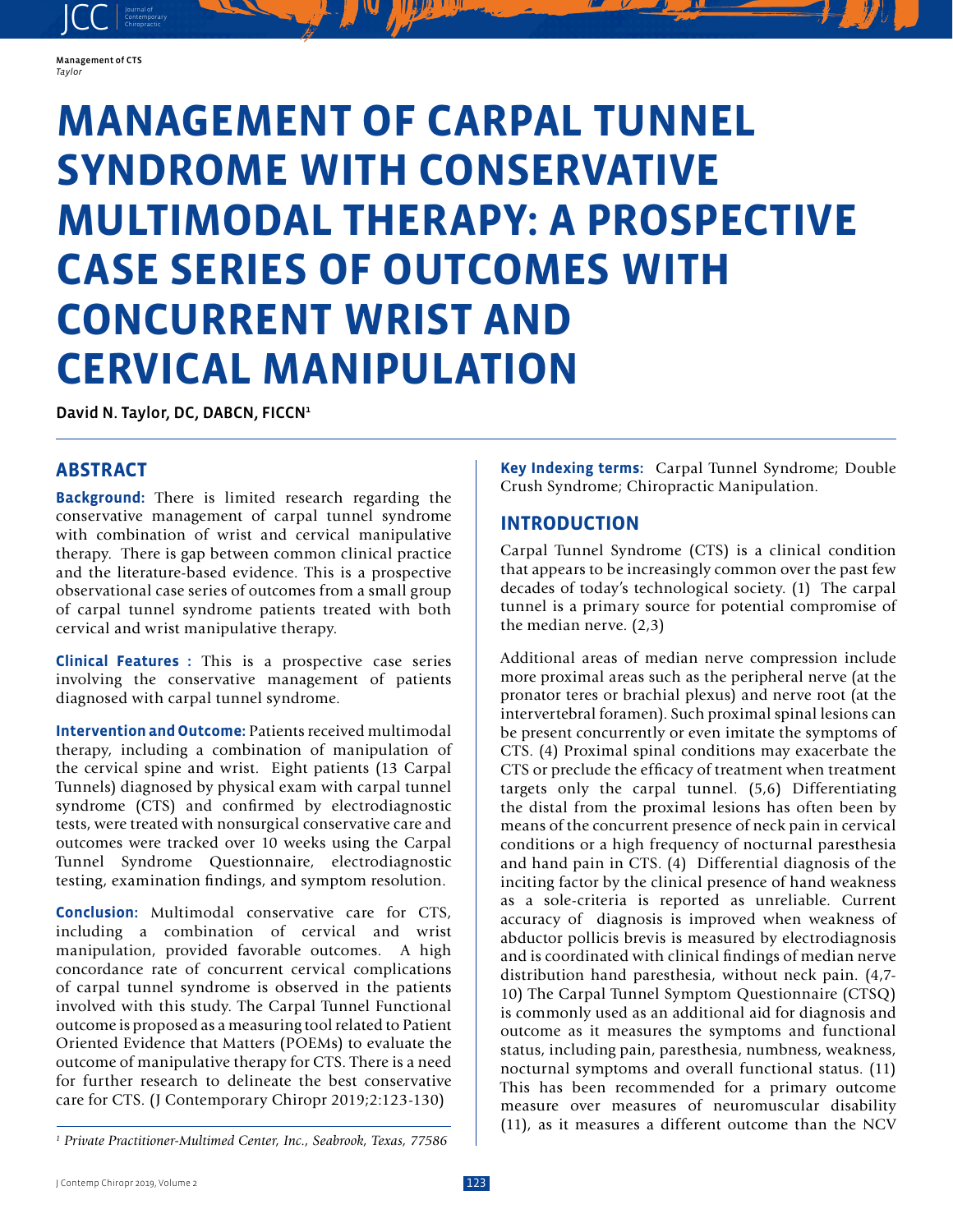studies. Treatment of a spinal component to the CTS may optimize outcomes (5) especially for central nociceptive mechanisms that may exacerbate the symptoms associated with CTS. (12)

Although the Chiropractic Job Analysis reports that manipulation of the extremities is the second most frequent manipulative procedure performed by chiropractors (76% of chiropractors) (13), there is little in the area of randomized controlled studies (RCT) for manipulation of non-spinal conditions, or the benefits of a combination of spinal and extremity manipulation (14,15) The limited research has recommended postsurgical mobilization (16) as being more beneficial than splinting, and spinal and upper extremity treatment was shown to be as beneficial as ibuprofen administration. (17) One study for hand and wrist disorders (including CTS), has demonstrated improvement in functional status and pain with manipulation of both the cervical spine and the wrist. (18) But there remains a need for further study investigation of the combination of spine and wrist manipulation.

Management of CTS reveals several conservative and invasive CTS treatments are available. In addition to spinal manipulation and extremity wrist manipulation, treatment may include administration of a wrist brace or support, physiotherapy, exercise therapy and surgical intervention. The published studies of most of these treatments are scarce and deficient. Common clinician management of CTS can involve any of these. The literature provides the clinician little direction toward the most effective conservative treatment. (19)

This gap in the literature for the effectiveness of any particular treatment contradicts current reports of practice, is not based on rigorous clinical trials, and demonstrates the need for clinical evidence of outcomes. (14) This case series of patients from a private chiropractic practice is conducted to describe the clinical outcomes of conservative multimodal therapy for CTS, especially with the combination of cervical and wrist manipulation, and to promote further investigation into the modes of conservative care described.

# **CASE REPORT**

**Patient Information:** Nineteen patients diagnosed with carpal tunnel syndrome were prospectively assessed in a private chiropractic clinic. Recruitment was a passive process in which there was no solicitation. Patients all had complaints of numbness, tingling and/or pain in the thenar area, thumb and first 2 digits of the hand. Conditions were from variable causes and all were chronic. Data was collected as part of the usual diagnostic workup and follow up. After exclusion and inclusion criteria were applied, 8 patients were included and 13 involved carpal tunnels were included, due to bilateral involvement in five patients. Demographics included 1 male, 7 females and ages from 36 to 78. Occupations included retired secretary, machinist/manufacture laborer, nurse, maintenance worker, home health aide and other noncontributory jobs. (Figure 1)

Patients were re-examined every 2-4 weeks for up to a 10-week period. Initial examinations included motor/ sensory assessment and motion/static palpation of the wrist and spine. Motor strength targeted the abductor pollicis brevis and the opponens muscles. Dynamometer grip testing was performed (Baseline hydraulic analogue hand dynamometer) with 3 trials being conducted on each side (arm by the patient's side, elbow at 90°, wrist at ~15° radial deviation). Sensory evaluation was performed by means of 2 point discrimination testing (1.5cm distance between the 2 sharp points), (10) vibratory sensation, (128Hz tuning fork) and sensation to pinprick (Whartenburg pinwheel). All deep tendon reflexes of the upper and lower extremities were evaluated for any proximal loss of nerve function. Full cervical spine examination was performed including all ranges of motion, with standard cervical orthopedic tests to assess cervical joint integrity, radiculitis or brachial neuralgia. Patients who met the criteria underwent NCV motor & sensory studies (Oxford Instruments Teca/Synergy, model #03c015C/Oxfordshire, UK).

Objective outcome measures included Phalen's maneuver, Tinel's sign, Sucher's test (opponens stretch) tests, assessment of grip strength, and manual muscle testing of the abductor pollicis brevis (APB) and the opponens muscles. Subjective outcome measures consisted of the Carpal Tunnel Functional Outcome Score Questionnaire (CTSQ) (11,20) Numerical Ratings of pain (21,22) and paresthesia. Those that had initial pain rated as 0 were noted to be in uninvolved sides or had insufficient primary criteria findings and were excluded in the study.

**Clinical Findings:** Diagnostic criteria for carpal tunnel syndrome was derived from the literature (23) and clinical experience. Primary criteria required 2 of the following 4 criteria:

- 1. Positive Nerve Conduction Velocity (NCV) Sensory Study
- 2. Positive Tinel
- 3. Positive Phalen
- 4. Positive Sucher Stretch (24,25)

Eight patients met the minimal diagnostic criteria of carpal tunnel syndrome. Seventy five percent of the patients had a positive Phalen. All patients had a positive Tinel on at least 1 side. All patients had positive NCV sensory findings at the carpal tunnel on at least 1 wrist. Seven of 13 wrists (54%) examined also had loss of motor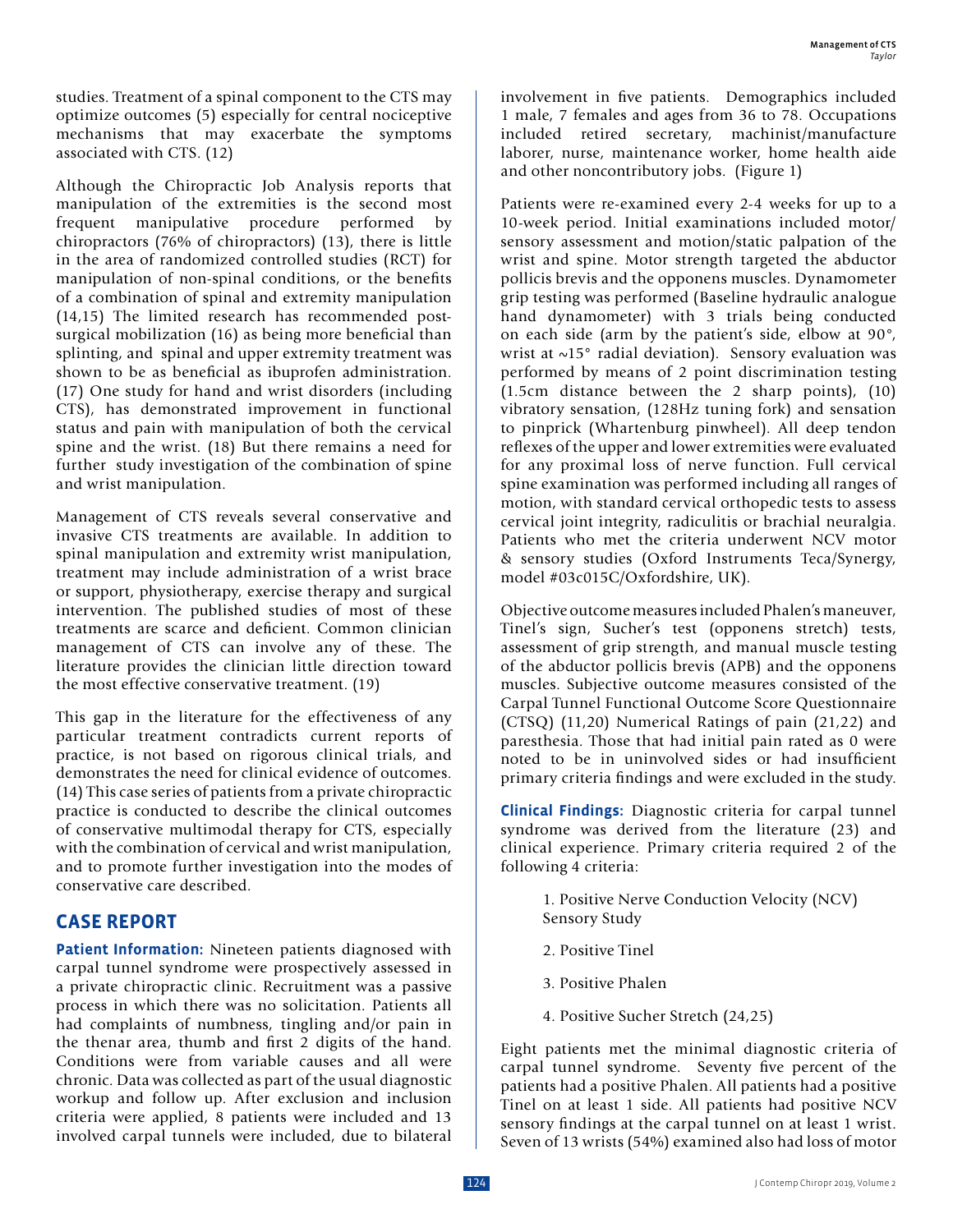| Visit #        | Relevant Past Medical Histories & Interventions                                      |                     |                  |  |  |  |
|----------------|--------------------------------------------------------------------------------------|---------------------|------------------|--|--|--|
| 1              | All relevant complications of past medical histories and interventions were excluded |                     |                  |  |  |  |
| Time           | Summaries from Initial & Follow-up Visits                                            | Diagnostic Testing  | Interventions    |  |  |  |
| period         |                                                                                      |                     |                  |  |  |  |
| Initial        | Average CTSQ=47                                                                      | Physical Exam (Px); | Manipulation; B6 |  |  |  |
|                | Avg NCV sensory=36                                                                   | CTSQ: NCV           | supplementation, |  |  |  |
|                |                                                                                      |                     | US, support,     |  |  |  |
|                |                                                                                      |                     | stretching       |  |  |  |
| $\overline{2}$ | Average CTSQ=20                                                                      | Px; CTSQ            | same             |  |  |  |
| weeks          | Average NCV sensory=N/A                                                              |                     |                  |  |  |  |
| 4              | Average CTSQ= 21                                                                     | Px; NCV; CTSQ       | same             |  |  |  |
| weeks          | Average NCV sensory=42                                                               |                     |                  |  |  |  |
| $8 - 10$       | Outcome: Improvement in CTSQ, pain,                                                  | Px; NCV; CTSQ       | same             |  |  |  |
| weeks          | paresthesia, Tinel, Phalen, strength of                                              |                     |                  |  |  |  |
|                | opponens and abductor pollicis brevis.                                               |                     |                  |  |  |  |
|                | Minimal change in NCV.                                                               |                     |                  |  |  |  |
|                | Average CTSQ= 10 Avg NCV sensory=19                                                  |                     |                  |  |  |  |





Key: CTSQ=Carpal Tunnel Syndrome Questionnaire NCV=Nerve conduction Velocity; DTR=Deep Tendon Reflex US=Ultrasound Therapy **CTS=Carpal Tunnel Syndrome** Px=Physical Exam

#### *Figure 1. Timeline of Study*

function as demonstrated by NCV. Forty percent of the wrists tested had loss of strength in either the APB or opponens pollicis via manual muscle testing. Two-point discrimination, vibratory sensation and grip strength were inconsistently reported. Grip strength demonstrated a weakness in 50% of patients with a loss ranging from 0 to 62%. The initial presentation severity of the condition, as measured by CTSQ, ranged from of 120 to 34 prior to therapeutic intervention. (Table 1)

**Therapeutic Intervention:** Wrist manipulation was performed using an instrument-assisted manipulation of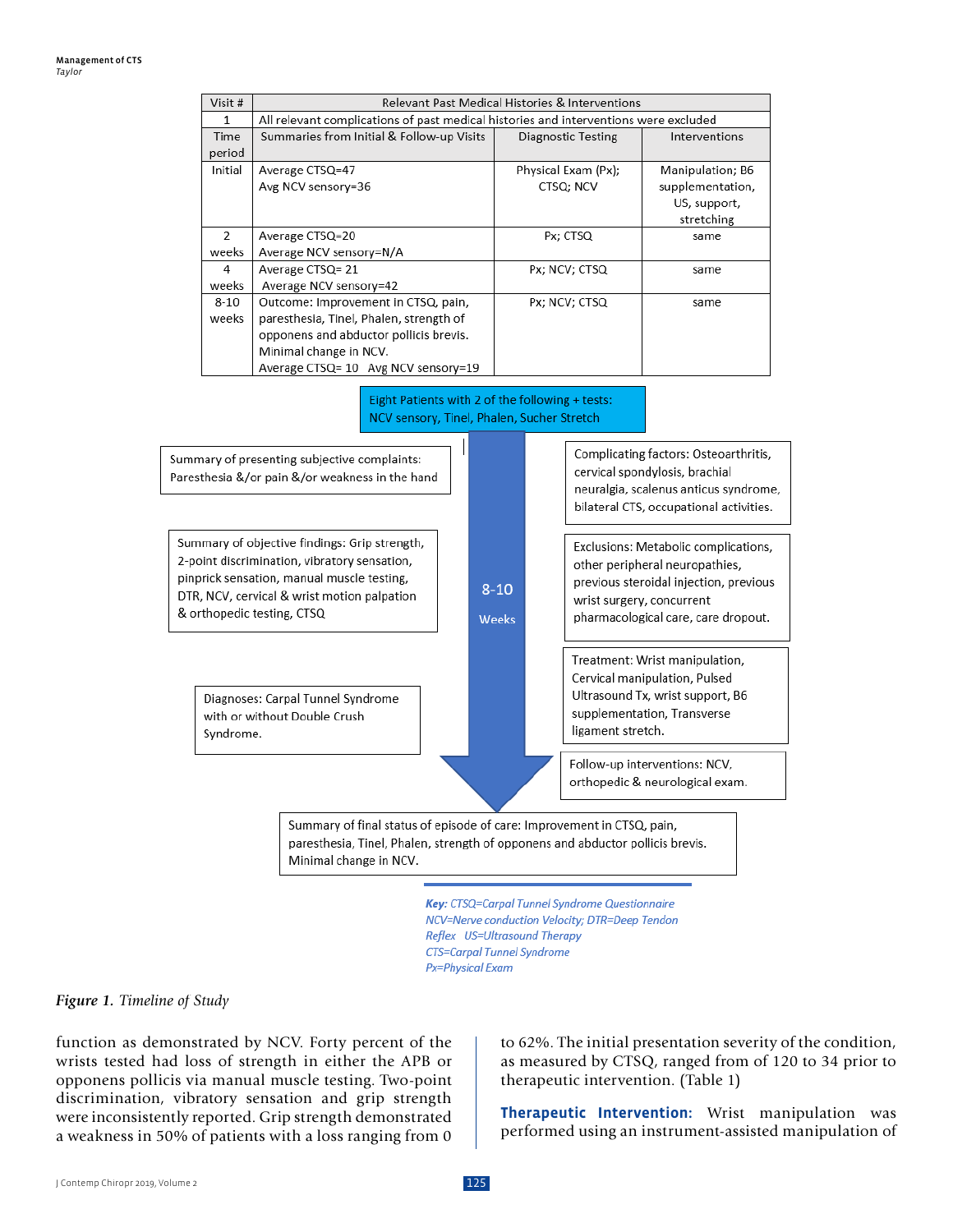*Table 1. Initial and final diagnostic and functional findings*

| <b>Diagnostic</b><br><b>Test</b> | <b>Phalen</b><br>(% positive) | <b>Tinel</b><br>(% positive) | <b>NCV-S (Mean</b><br>Score) | <b>NCV-M</b><br>(Mean Score) | Grip<br><b>Strength</b> | <b>VAS</b><br>(Mean Score) | CTSQ (Mean<br>Score) |
|----------------------------------|-------------------------------|------------------------------|------------------------------|------------------------------|-------------------------|----------------------------|----------------------|
| Initial<br>presentation          | 75                            | 100                          | 36.5                         | 51.4                         | 4.3                     | 6.19                       | 52.25                |
| End of care<br>% positive        | 33                            | 27                           | 24.6                         |                              | 5                       | 0.38                       | 14.5                 |



*Figure 2. Carpal Tunnel Symptom Questionnaire Outcome Means of all patients reveal steady improvement from initiation of care to completion of care.*

the lunate bone in the anterior to posterior direction using an ActivatorIITM device, with concurrent performance of the "Opponens Roll" maneuver for "myofascial release" of the transverse carpal ligament (as described by Sucher). (25,26) Distraction therapy to cervical spine was utilized in initial stages of care when there was moderate degree of disc degeneration. Manual Diversified highvelocity low-amplitude cervical manipulation was used in all patients either initially or within 2 weeks of care. This was most commonly performed at C5-6-7 levels in the direction of restrictions as determined by motion palpation. Pulsed ultrasound (Richmar, analogue) was applied for 4 minutes to the anterior aspect of the carpal tunnel and the transverse carpal ligament attachments at 1 W/cm2 and 100pps. Patients involved with this project were provided with an M-braceTM (M Brace Radi-ul Carpression Angle™-WristPainCom, Inc) and instructed to wear it daily, during daytime activities. The M-BraceTM is intended to approximate the distal radius and ulnar, and subsequently the scaphoid and hamate, by means of sustained medial to lateral and lateral to medial pressure to decrease the tension in the transverse carpal ligament and increase the cross-sectional area of the carpal tunnel. (27) Vitamin B6 supplementation was recommended at 50 mg 3x/day for 2 weeks then 50mg once a day thereafter, to reduce the symptoms of neuritis. In office manipulative and ultrasound treatment was thrice weekly (3x/week) for 6-12 treatments.

**Outcomes:** The results in this study showed a positive improvement in all CTSQ scores with the conservative multimodal care and the combined use of cervical and wrist manipulation. Improvements ranged from a high of 120 (mean=52) upon initial presentation to a low of 7 at end of treatment (mean=14.5, @10wks). Average improvement= 72.5%. (Figure 2)

Wrist pain was not present in 5 out of the 13 cases. One patient rated initial wrist pain as high as 9.5/10 (mean=6). Final pain scores ranged from 0 to 3 (mean=0.4). Paresthesia's were uniformly present at the initiation of

*Table 2. Preliminary and post paresthesia findings*

| <b>Paresthesia Self Grading</b><br>$(0-10)$ |                |                    |  |  |  |  |
|---------------------------------------------|----------------|--------------------|--|--|--|--|
| Patient#<br><b>Side</b>                     | <b>Initial</b> | <b>End of care</b> |  |  |  |  |
| 1R                                          | 9              | 3                  |  |  |  |  |
| 1L                                          | 5              | 5                  |  |  |  |  |
| 2R                                          | 8              | $\mathbf{1}$       |  |  |  |  |
| 2L                                          | 8              | 0                  |  |  |  |  |
| 3R                                          | 8.5            | 7                  |  |  |  |  |
| 4R                                          | $\overline{4}$ | 0                  |  |  |  |  |
| 4L                                          | 6.5            | $\mathbf{0}$       |  |  |  |  |
| 5R                                          | 10             | $\mathbf{0}$       |  |  |  |  |
| 5L                                          | 10             | $\mathbf{0}$       |  |  |  |  |
| 6R                                          | 0              | $\mathbf{0}$       |  |  |  |  |
| 7R                                          | 5              | 5                  |  |  |  |  |
| 7L                                          | 5              | 5                  |  |  |  |  |
| 8R                                          | $\overline{4}$ | $\mathbf{1}$       |  |  |  |  |

care and were rated as high as 10/10 (mean=7) and as low as 4/10 (mean=2.25). The presence of paresthesia decreased an average of (56%). (Table 2)

Average gain in grip strength was 7.3%. Patients presenting with paresthesia consistently reported involvement of the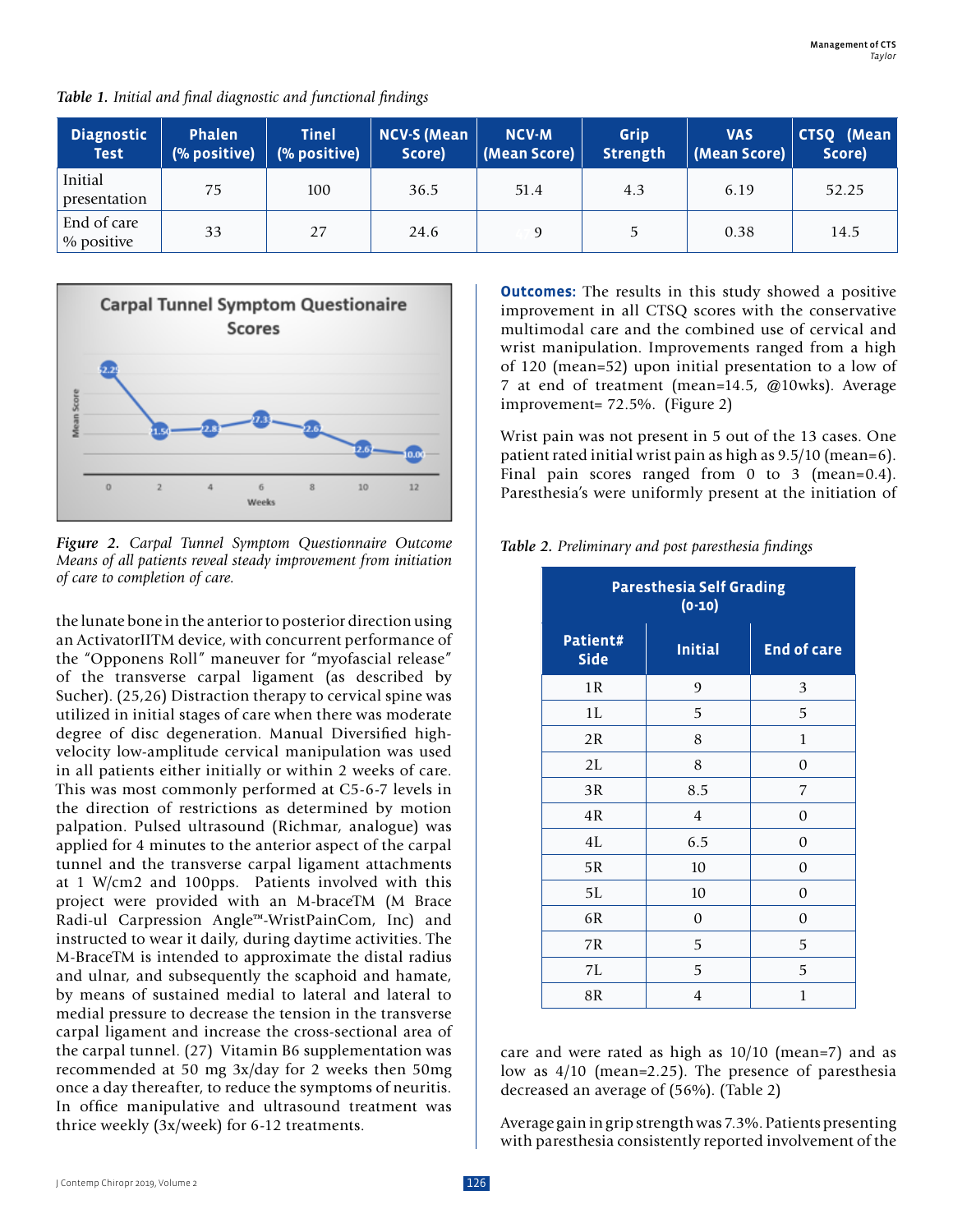

*Figure 3. Sensory Nerve Conduction means of all patients (by side) indicates a paradoxical trend, but little overall statistical change. They all remain out of the normal range.*

2nd and 3rd digits and frequently reported involvement of 1-4th digits with fewer presenting with paresthesia's in the 5th digit. Each patient had a variable degree of initial pain, but all showed consistent diminishment in intensity. Tinel's was a more sensitive examination measure than Phalen test as it correlated with CTSQ and was more sensitive to Patient Oriented Evidence that Matters (POEM). Tinel sign revealed that there was a good response to care in 80% of the patients over 10 weeks. Phalen's demonstrated a good response to care in 44% of the patients over 10 weeks. When motor deficiencies were found in the abductor pollicis brevis &/or opponens pollicis there was a unanimous post-treatment improved strength. Positive examination markers and functional outcome measures did not correlate with change in the neurodiagnostic tests. (Figure 3)

This patient population had a low incidence of uncomplicated single crush CTS. Complicating factors found in this case series that would have contributed to a double crush syndrome, or distal nerve sensitization, included cervical spondylosis, degenerative joint disease, brachial neuralgia, scalenus anticus syndrome, bilateral carpal tunnel, and ongoing work-related ergonomic aggravation. Cervical degenerative joint disease was the most common complicating factor (5 patient files), with 1 case of osteoarthritis in the hand. Fifty percent (50%) of the patients included in the study had bilateral positive findings. When this was present, each hand was treated separately for data accumulation.

## **DISCUSSION**

This case series from a private office population of CTS patients is clearly a small sample of the overall CTS population under care in the United States. Response to care is observed via many outcome measures. This report used symptoms, objective exam findings, neurodiagnostic testing and the Carpal Tunnel Syndrome Questionnaire (CTSQ) for diagnosis and outcome measure.

The symptomatic and physical exam changes were responsive to the patient outcome but did not correlate with NCV changes in this study. This was similar to previous studies done by Lazaro. (28) Although NCV is appropriate for diagnosis, it is not as sensitive for an outcome measure. The CTSQ was sensitive to the patient-oriented evidence that matter (POEM) in this case series. It was responsive to measuring the outcomes and indicated a positive response to the multimodal treatment, including the concurrent treatment of both cervical and wrist manipulation.

The high frequency of bilateral presentation in this study may be attributed to a high prevalence of central neurological phenomenon involved in carpal tunnel syndrome. Central neurological pathologies or physiological inhibition may cause the bilateral distribution. This would predispose the patient to distal Wallerian degeneration, which can affect the patient bilaterally or unilaterally. One patient in this group had neurological compromise in 3 areas along the neurological pathway. The distal neurological effect of these multiple lesions has been demonstrated to be cumulative by radiological, clinical and electro-neurological exam. It has been observed that the presence of a more proximal compressive or physiological lesion would render the more distal nerve vulnerable to compression by disturbances in axon flow. This would diminish the usual distal treatment outcomes. (29-31)

**Outcome measures:** Both the literature and clinical practice reveals delineation of the diagnosis and outcomes of CTS has been based on many different criteria. The gold standard for diagnosis has commonly been nerve conduction velocity motor and sensory studies. Initial diagnosis has been shown to correlate nerve testing with the self-reported measures for CTS. (33) Numerous published studies have utilized Phalen's and Tinel's for initial diagnosis. Many studies used subjective functional outcome measures to assess the changes in the patients' activities of daily living. Patient progress has been monitored by a variety of different outcome measures. Davis utilized the Short Form-36 and a 5-item handfinger functioning subscale developed by the investigators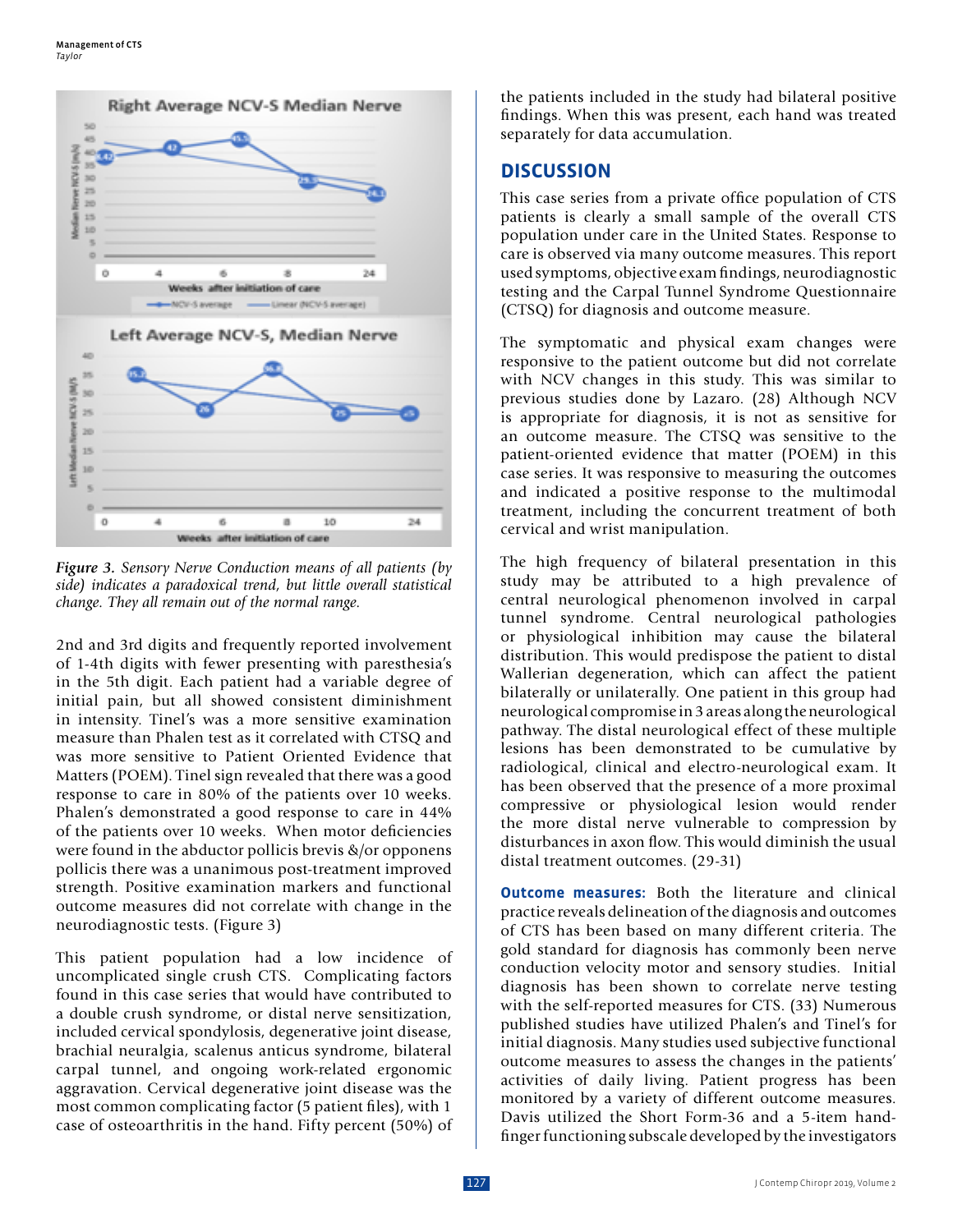(Hand Scale). (32,33) This was found to have a moderate correlation with grip and pinch strength and weak correlation to the Semmes-Weinstein monofilament or sensory nerve conduction. (11) Garfinkle used grip strength and pain reduction. Muller *et al* included sleep improvement, along with the other common measures. (34) Psychological wellbeing, patient satisfaction, and work status have also been utilized. Yeoman published the Carpal Tunnel Syndrome Questionnaire (developed by Levine) to assess pain, numbness, weakness and tingling along with a functional status scale. (11,35) This is reportedly more accurate than the SF36. Subjective evaluations, functional self-administered questionnaires and self–administered hand diagrams have been of significant value in establishing the diagnosis of carpal tunnel syndrome (4,8,36) and have been used to assess progress. This study chose to utilize the patient's symptoms, physical examination findings and neurodiagnostic testing as reliable criteria for diagnosis, based on the literature and clinical experience. The NCV lacked sufficient sensitivity to be used as an outcome measure or prognosticator of response to care. This concurred with the findings of Lazaro (7,28) This study therefore utilized the CTSQ, along with symptoms and physical exam findings to assess outcomes.

**Treatments Used:** Since this study was conducted in a private office setting, multimodal therapies were commonly applied. This study observed the positive outcomes of these multimodal conservative therapies (manipulative therapy, ultrasound therapy, nutritional therapy, distraction therapy) with an emphasis on concurrent spinal and wrist manipulation. Although a conclusion could not be drawn as to the specific treatment efficacy, the functional improvement, symptomatic improvement, and improved physical exam findings were achieved with the conservative multimodal therapeutic applications. This suggests the need for further research to delineate the efficacy of the specific therapies.

**Limitations:** Multiple levels of neurological compromise either anatomically or physiologically, complicate the conditions described and subsequently the efficacy of the treatment to the related pathology. Multiple types of care are common in clinical practice but prevent the drawing of a definitive conclusion regarding any single specific treatment. Due to the small number of cases presented, the clinician should be careful about extrapolation to other patients.

## **CONCLUSION**

This study was a prospective case series of patients with carpal tunnel syndrome. Conservative multimodal treatment was applied to all the patients and the outcomes were observed. The outcome measures in this study showed a high incidence in improvement of CTS

by means of multimodal conservative care, including concurrent manipulative therapy of both the cervical spine and wrist. A high concordance rate of cervical complications of carpal tunnel syndrome is observed in the patients involved with this study. Clinicians are advised to investigate proximal nerve root anatomical and/or physiological lesions that might cause Wallerian degeneration and predispose the patient to CTS. This may provide more consistent outcomes from conservative care and decrease the need of surgical intervention. Further clinical research is needed. The Carpal Tunnel Functional outcome is proposed as a measuring tool that concurs with Patient-Oriented Evidence that Matters (POEMs) to evaluate the outcome of conservative therapies for CTS for future studies.

**Ethics Approval & Patient Consent to Participate:**  Authorization for research uses and disclosures of health information was obtained by each potential patient participant. Institutional Review Board approval is not applicable, as study was performed in private practice.

**Consent for Publication:** Informed written consent was received for publication of the manuscript and figures [the information in the figures/manuscript]: Written informed consent was obtained from the patient/ participant for publication of their individual details and accompanying images in this manuscript. The consent form is held by the authors in the patients' clinical notes and is available for review by the Editor-in-Chief.

**Competing Interest:** The authors declare that they have no competing interests

**Funding:** This project was self-funded by Multimed Center, Inc. & David N. Taylor, DC, DABCN, FICCN. There has been no payment or services from a third party (government, commercial, private foundation, etc.) for any aspect of the submitted work (including but not limited to grants, data monitoring board, study design, manuscript preparation, statistical analysis,

**Author's Contributions:** David N. Taylor, DC (DT) contributed the following:

Project concept development & design, supervision, organization & implementation, writing of manuscript, data collection/processing, data analysis, interpretation, literature search, critical review.

**Conflict of Interest:** The author has not at any time received any payment from a third party for any aspect of the submitted work (including manuscript preparation and has no competing interests to divulge.

**Availability of data and material:** The datasets used and/ or analyzed during the current study are available from the corresponding author upon reasonable request.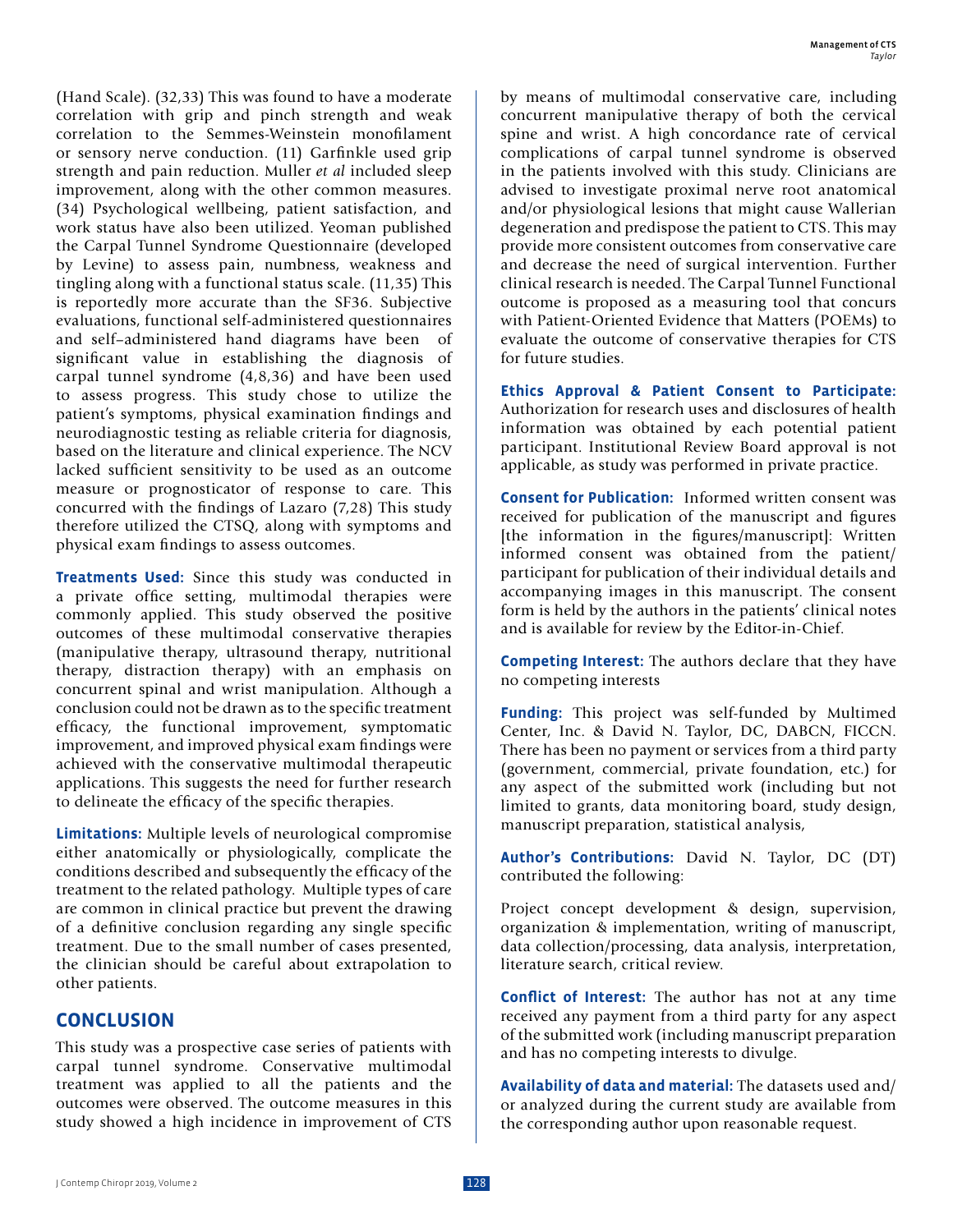**Trial registration:** University Hospital Medical Information Network # UMIN000036619;April 28,2019

# **REFERENCES**

- 1. Bena A, Mamo C, Argentero O *et al*. [Carpal tunnel syndrome (CTS) in the Piedmont Region: regional incidence and prevalence of CTS based on hospital records of patients who underwent surgery]. Med Lav 2007;98(4):320-330
- 2. Aroori S, Spence RA. Carpal tunnel syndrome. Ulster Med J 2008;77(1):6-17
- 3. Alrawashdeh O. Prevalence of Asymptomatic Neurophysiological Carpal Tunnel Syndrome in 130 Healthy Individuals. Neurol Int 2016;8(4):6553
- 4. Chow CS, Hung LK, Chiu CP, *et al*. Is symptomatology useful in distinguishing between carpal tunnel syndrome and cervical spondylosis? Hand Surg 2005;10(1):1-5
- 5. Isabel de-la-Llave-Rincón A, Puentedura EJ, Fernándezde-Las-Peñas C. Clinical presentation and manual therapy for upper quadrant musculoskeletal conditions. J Man Manip Ther 2011;19(4):201-211
- 6. Yunoki M, Kanda T, Suzuki K, Uneda A, Hirashita K, Yoshino K. Importance of Recognizing Carpal Tunnel Syndrome for Neurosurgeons: A Review. Neurol Med Chir (Tokyo) 2017;57(4):172-183
- 7. Rempel D, Evanoff B, Amadio PC, *et al*. Consensus criteria for the classification of carpal tunnel syndrome in epidemiologic studies. Am J Public Health 1998;88(10):1447-1451
- 8. D'Arcy CA, McGee S. The rational clinical examination. Does this patient have carpal tunnel syndrome? JAMA 2000;283(23):3110-3117
- 9. Katz JN, Larson MG, Sabra A, *et al*. The carpal tunnel syndrome: diagnostic utility of the history and physical examination findings. Ann Intern Med 1990;112(5):321-327
- 10. Marx RG, Hudak PL, Bombardier C, Graham B, Goldsmith C, Wright JG. The reliability of physical examination for carpal tunnel syndrome. J Hand Surg [Br] 1998;23(4):499-502
- 11. Levine DW, Simmons BP, Koris MJ *et al*. A selfadministered questionnaire for the assessment of severity of symptoms and functional status in carpal tunnel syndrome. JBJS1993;75(11):1585-1592
- 12. Campbell JN, Meyer RA. Mechanisms of neuropathic pain. Neuron 2006;52(1):77-92
- 13. Christensen MG KM, Professional functions and treatment procedures. In: Christensen *et al*, editors. Job Analysis of Chiropractic. National Board of Chiropractic Examiners. 2005:121-138
- 14. Ernst E. Chiropractic manipulation for non-spinal pain- -a systematic review. N Z Med J 2003;116(1179):U539
- 15. McHardy A, Hoskins W, Pollard H, Onley R, Windsham R. Chiropractic treatment of upper extremity conditions: a systematic review. J Manipulative Physiol Ther 2008;31(2):146-159
- 16. Cook AC, Szabo RM, Birkholz SW, King EF. Early mobilization following carpal tunnel release. A prospective randomized study. J Hand Surg [Br] 1995;20(2):228-230
- 17. Davis PT, Hulbert JR, Kassak KM, Meyer JJ. Comparative efficacy of conservative medical and chiropractic treatments for carpal tunnel syndrome: a randomized clinical trail. J Manipulative Physiol Ther 1998;21(5):317-326
- 18. Hulbert JRea. Chiropractic treatment of hand and wrist pain in older people: systematic protocol development part 2: cohort natural-history treatment trial. J Chiropr Med2007(6):32-41
- 19. Wipperman J, Goerl K. Carpal tunnel syndrome: diagnosis and management. Am Fam Phys 2016;94(12):993-999
- 20. Atroshi I, Breidenbach WC, McCabe SJ. Assessment of the carpal tunnel outcome instrument in patients with nerve-compression symptoms. J Hand Surg 1997;22(2):222-227
- 21. Chiu TT, Lam TH, Hedley AJ. Psychometric properties of a generic health measure in patients with neck pain. Clin Rehabi 2005;19(5):505-513
- 22. Turner JA, Franklin G, Heagerty PJ *et al*. The association between pain and disability. Pain 2004;112(3):307-314
- 23. Keith MW, Masear V, Chung K *et al*. Diagnosis of carpal tunnel syndrome. J Am Acad Orthop Surg 2009;17(6):389-396
- 24. Sucher BM. Palpatory diagnosis and manipulative management of carpal tunnel syndrome. J Am Osteopath Assoc.1994;94(8):647-663
- 25. Sucher BM. Palpatory diagnosis and manipulative management of carpal tunnel syndrome: part 2. 'Double crush' and thoracic outlet syndrome. J Am Osteopath Assoc 1995;95(8):471-479
- 26. Sucher BM. Palpatory diagnosis and manipulative management of carpal tunnel syndrome. J Am Osteopath Assoc 1994;94(8):647-663
- 27. Davini M. M-Brace RCA. https://wrist-pain.com/wrist9. htm. Published 1998-2018. Accessed
- 28. Lazaro RP. Neuropathic symptoms and musculoskeletal pain in carpal tunnel syndrome: prognostic and therapeutic implications. Surg Neurol1997;47(2):115-117; discussion 117-119